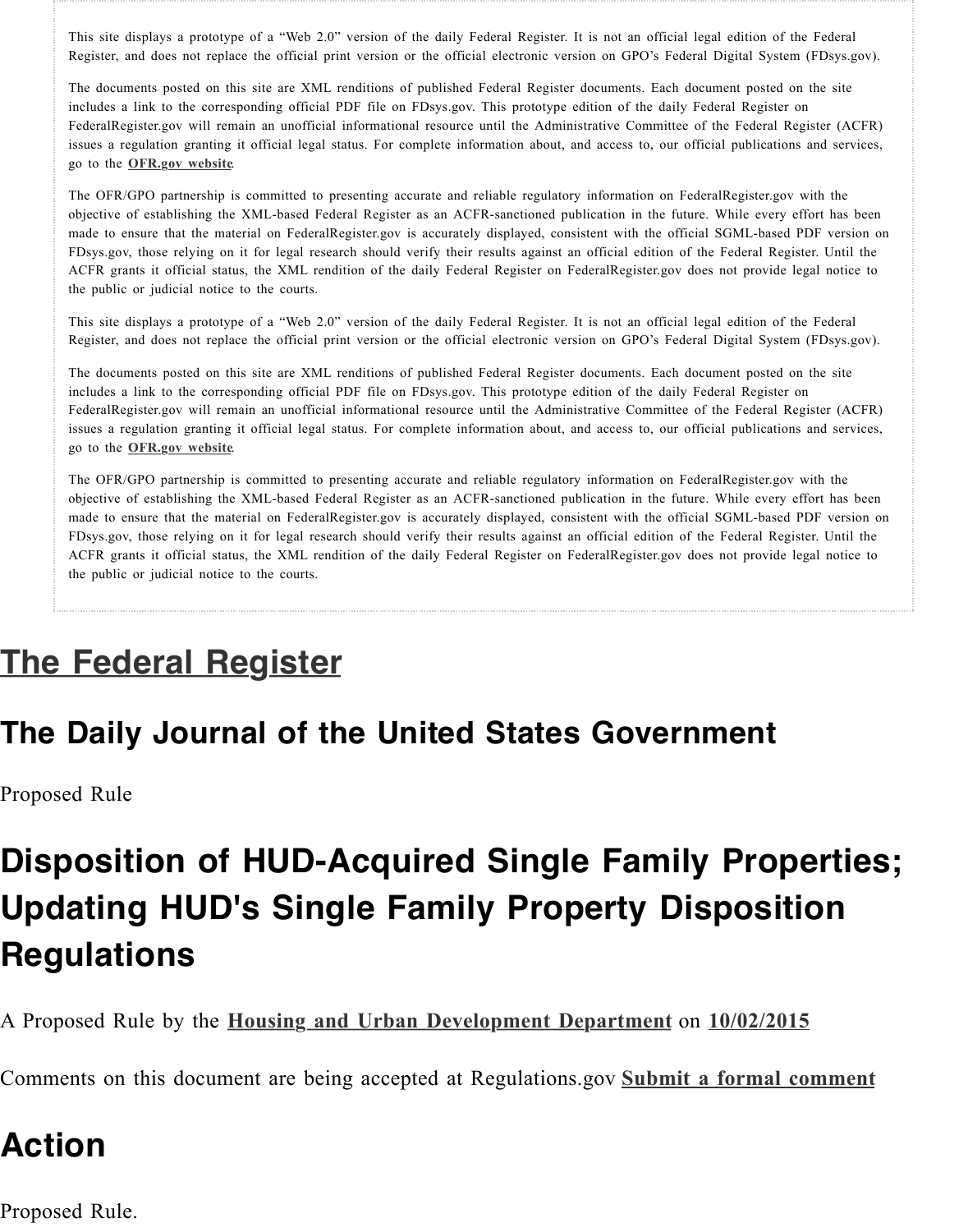and more effectively so that HUD can obtain the greatest value for its real estate-owned properties in different market conditions.

## **Table of Contents**

- **DATES:**
- **ADDRESSES:**
- **FOR FURTHER INFORMATION CONTACT:**
- **SUPPLEMENTARY INFORMATION:**
- **I. Background**
- **II. This Proposed Rule**
- **[Technica](https://www.federalregister.gov/articles/2015/10/02/2015-24837/disposition-of-hud-acquired-single-family-properties-updating-huds-single-family-property#h-4)l Changes**
- **[III. Findings a](https://www.federalregister.gov/articles/2015/10/02/2015-24837/disposition-of-hud-acquired-single-family-properties-updating-huds-single-family-property#addresses)nd Certifications**
- *[Executive Order 12866 and Executive Order 135](https://www.federalregister.gov/articles/2015/10/02/2015-24837/disposition-of-hud-acquired-single-family-properties-updating-huds-single-family-property#h-7)63*
- **[Regulatory Flexibility Act](https://www.federalregister.gov/articles/2015/10/02/2015-24837/disposition-of-hud-acquired-single-family-properties-updating-huds-single-family-property#h-8)**
- **[Paperwork Re](https://www.federalregister.gov/articles/2015/10/02/2015-24837/disposition-of-hud-acquired-single-family-properties-updating-huds-single-family-property#h-9)duction Act**
- *[Environmental Impact](https://www.federalregister.gov/articles/2015/10/02/2015-24837/disposition-of-hud-acquired-single-family-properties-updating-huds-single-family-property#h-10)*
- *[Executive Order 13](https://www.federalregister.gov/articles/2015/10/02/2015-24837/disposition-of-hud-acquired-single-family-properties-updating-huds-single-family-property#h-11)132, Federalism*
- **[Unfunded Mandates Reform Ac](https://www.federalregister.gov/articles/2015/10/02/2015-24837/disposition-of-hud-acquired-single-family-properties-updating-huds-single-family-property#h-12)t**
- **[List of Subjects in 24 CFR Part 291](https://www.federalregister.gov/articles/2015/10/02/2015-24837/disposition-of-hud-acquired-single-family-properties-updating-huds-single-family-property#h-13)**
- **PART 291-DISPOSITION OF HUD-ACQUIRED AND OWNED SINGLE FAM [PROPERTY](https://www.federalregister.gov/articles/2015/10/02/2015-24837/disposition-of-hud-acquired-single-family-properties-updating-huds-single-family-property#h-15)**
- **[Subpart F—Good Nei](https://www.federalregister.gov/articles/2015/10/02/2015-24837/disposition-of-hud-acquired-single-family-properties-updating-huds-single-family-property#h-16)ghbor Next Door Sales Program**
- **[Footnotes](https://www.federalregister.gov/articles/2015/10/02/2015-24837/disposition-of-hud-acquired-single-family-properties-updating-huds-single-family-property#h-17)**

## **Ta[bles](https://www.federalregister.gov/articles/2015/10/02/2015-24837/disposition-of-hud-acquired-single-family-properties-updating-huds-single-family-property#h-20)**

**[Information Collection Under Proposed Process](https://www.federalregister.gov/articles/2015/10/02/2015-24837/disposition-of-hud-acquired-single-family-properties-updating-huds-single-family-property#h-22)**

# **DATES:**

*Comment Due Date:* December 1, 2015.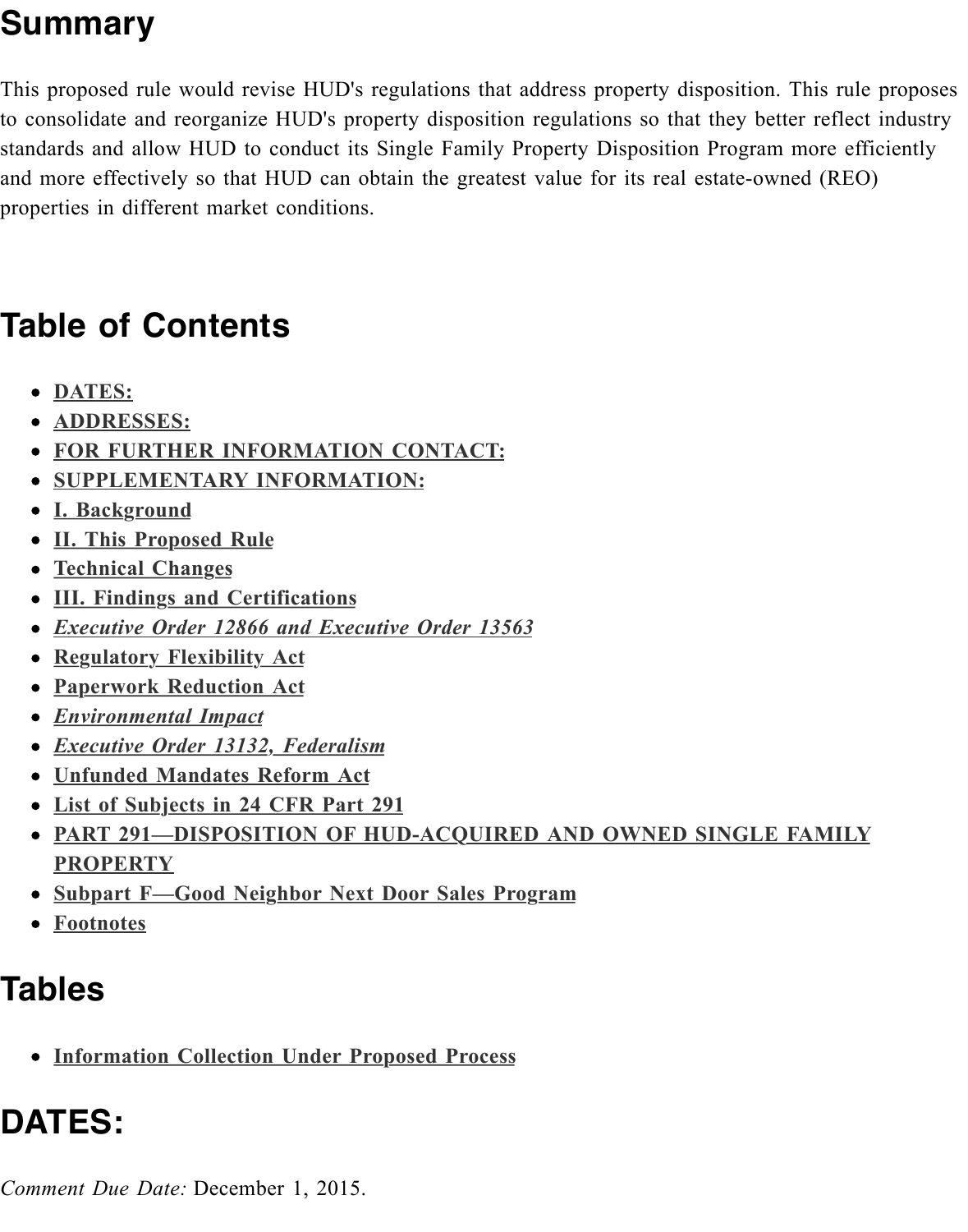number and title. There are two methods for submitting public comments. All submission the above docket number and title.

1. Submission of Comments by Mail. Comments may be submitted by mail to the Regulations Division Office of General Counsel, Department of Housing and Urban Development, 451 7th Stre 10276, Washington, DC 20410-0500.

2. Electronic Submission of Comments. Interested persons may submit comments electron the Federal eRulemaking Portal at *www.regulations.gov*. HUD strongly encourages comm submit comments electronically. Electronic submission of comments allows the commenter time to prepare and submit a comment, ensures timely receipt by HUD, and enables HUI immediately available to the public. Comments submitted electronically through the *www.regulations.gov* Web site can be viewed by other commenters and interested members public. Commenters should follow [the instructions provi](http://www.regulations.gov/)ded on that site to submit comme electronically.

#### **Note:**

[To receive considerat](http://www.regulations.gov/)ion as public comments, comments must be submitted through one of methods specified above. Again, all submissions must refer to the docket number and titl

*No Facsimile Comments.* Facsimile (FAX) comments are not acceptable.

Public Inspection of Public Comments. All properly submitted comments and communications of to HUD will be available for public inspection and copying between 8 a.m. and 5 p.m. w above address. Due to security measures at the HUD Headquarters building, an appointm the public comments must be scheduled in advance by calling the Regulations Division a (this is not a toll-free number). Individuals with speech or hearing impairments may acce via TTY by calling the Federal Relay Service at 800-877-8339. Copies of all comments s available for inspection and downloading at *www.regulations.gov.*

# **FOR FURTHER INFORMATION CONTACT:**

Thomas Kumi, Director, Single Family Asset Management and Disposition Division, Offi Family Housing, Department of Housing an[d Urban Development](http://www.regulations.gov/), 451 7th Street SW., R Washington, DC 20410-8000, telephone number 202-708-1672. Persons with hearing or s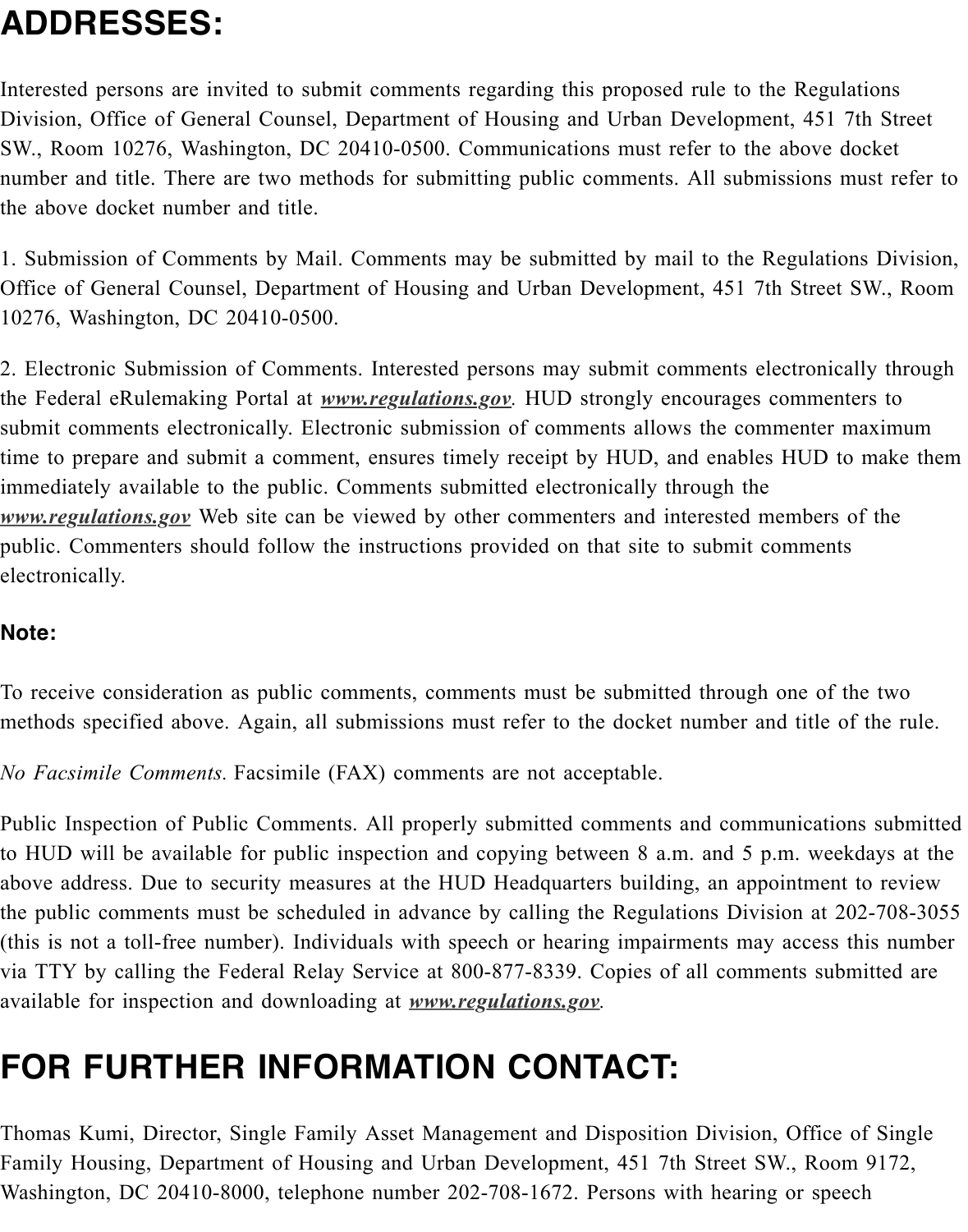#### **I. Background**

Section 204(g) of the National Housing Act (12 U.S.C. 1710g) addresses the management disposition of HUD-acquired single family property, which includes HUD-acquired real a property assets. HUD's implementing regulations are codified in **24 CFR part 291** (curre "Disposition of HUD-Acquired Single Family Property"). Under these statutory and regul authorities, HUD is charged with carrying out a program of sales of HUD-acquired and o properties along with appropriate credit terms and standards to be used in carrying out the Property owned by HUD as a result of acqui[sition includes R](http://api.fdsys.gov/link?collection=uscode&title=12&year=mostrecent§ion=1710&type=usc&link-type=html)EO. The goals of HUD's Si Property Disposition program are to reduce the inventory of single family properties in a minimizes losses to the Mutual Mortgage Insurance Fund, prom[ote the expansion o](https://www.federalregister.gov/select-citation/2015/10/02/24-CFR-291)f hom opportunities for American families by, among other things, selling such properties at a d and local governments and HUD-approved nonprofit entities, and help stabilize distressed

As a result of recent changes in the housing market, specifically the economic and housing commenced in 2008, HUD acquired an unprecedented number of REO properties—98,342 103,215 and 111,416 in FY 2010, FY 2011, FY 2012, and FY 2013 respectively. This inc FHA to reexamine its disposition strategy for HUD-acquired single family properties and it needed to revise, consolidate and reorganize its property disposition regulations to facil expeditious sale of REO properties acquired and provide greater efficiency in the administration of REO properties acquired and provide greater efficiency in the administration of REO HUD's property disposition program. While part 291 addresses both HUD-acquired real a property assets, the focus of this proposed rule is on HUD's disposition of REO propertie is to bring its practices into conformance with industry standards and allow HUD to cond Family Property Disposition Program more efficiently and more effectively so that it can greatest value for REO properties in different market conditions.

## **II. This Proposed Rule**

The proposed amendments to part 291 would make several changes to the administration single-family property disposition program with respect to the disposition of REO proper changes seek to provide greater efficiency in the administration of HUD's property dispose for REO properties, align FHA's regulatory authority with its business practices, and prov in anticipation of future changes to the property disposition program for REO properties. section of this preamble describes the changes to the property disposition process propose

1. *Ownership and Disposition Authority*. HUD proposes to revise the heading of part 291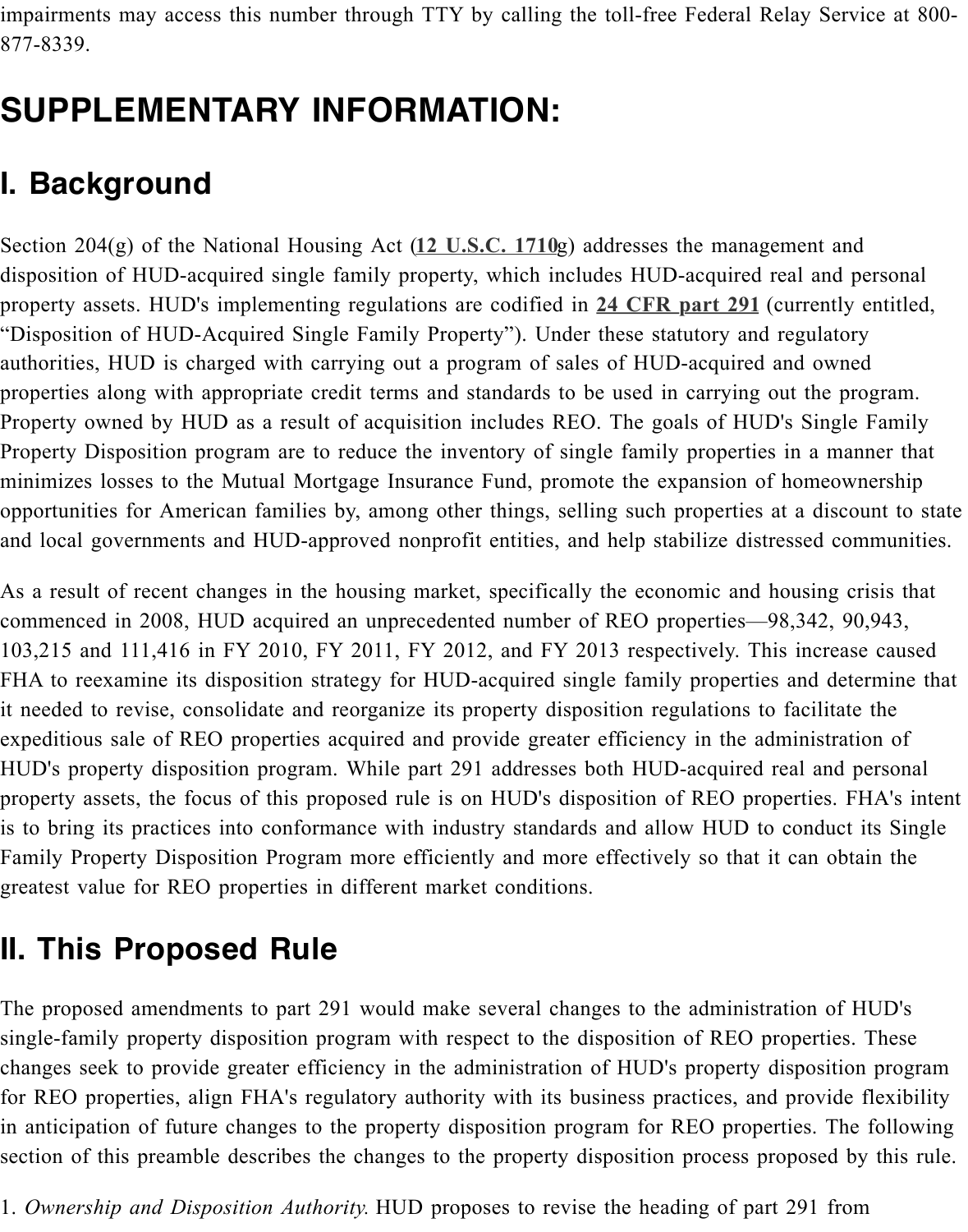204(g) of the National Housing Act (**12 U.S.C. 1710**(g)), HUD is authorized to carry on activity necessary for receiving, owning, holding and maintaining property before selling it. Secti which states the purpose of part 291, would be amended to reference HUD's authority to possess properties. This authority would also be cited in  $\S$  291.90 governing sales method HUD's authority to prescribe methods of sale and dispose of properties.

2. *Appraisal of HUD REO Properties.* [Section 291.10](http://api.fdsys.gov/link?collection=uscode&title=12&year=mostrecent§ion=1710&type=usc&link-type=html)0(b) of the proposed rule would be clarify that the list price for HUD REO properties may be established utilizing one or mo tools. When an appraisal is ordered as part of the process of establishing list price, the value established by an appraiser who meets the requirements in 24 CFR part 200, subpart G Roster), and who is in good standing on the appraiser roster established under that section. used by appraisers must be consistent with FHA appraisal requirements at the time the approach made. This change will align requirements for REO appraisers with requirements for approximate part 200, subpart G, to ensure consistency. The proposed rule would expand the valuation available to include alternative methods commonly used in [the real estate ind](https://www.federalregister.gov/select-citation/2015/10/02/24-CFR-200)ustry, such as Opinions **[1]** and Automated Valuation Models. **[2]**

3. *Escrow Amount Required for Properties Needing Repairs*. Currently, buyers of HUD-ac properties can qualify for FHA mortgage insurance even if the property does not meet FI property standards, provided that they put money into escrow to make necessary repairs t property up to standard. As currently codified in  $\S 291.100(c)(2)$ , a property that requires \$5,000 f[or re](https://www.federalregister.gov/articles/2015/10/02/2015-24837/disposition-of-hud-acquired-single-family-properties-updating-huds-single-family-property#footnote-1)pairs may be offered for sale in [an "](https://www.federalregister.gov/articles/2015/10/02/2015-24837/disposition-of-hud-acquired-single-family-properties-updating-huds-single-family-property#footnote-2)as-is" condition if the purchaser establis escrow in the amount of \$5,000. This amount has not been increased since 1994. Based on calculations with an escalation of 3.5 percent, HUD estimates that repairs costing \$5,000 cost \$10,000 in 2015. Therefore, the proposed rule would increase the maximum repair a would allow a purchaser to acquire property under  $\S 291.100(d)(1)(ii)$  to \$10,000. In add to ensure that HUD can keep this amount updated, this rule proposes to add a provision at  $(1)(ii)(B)$  that would allow HUD to increase or decrease this amount based on changes to Price Index-<sup>[3]</sup>-by issuing a Federal Register notice for comment. After consideration of p comments received on the notice, HUD would then publish the revised escrow amounts in Register notice. Finally, the rule would revise  $\S$ § 291.100(c) and (d) to better reflect the between FHA's role in the property disposition process and FHA's role as an insurer of q properties when they are sold.

4. *Listings*. [The](https://www.federalregister.gov/articles/2015/10/02/2015-24837/disposition-of-hud-acquired-single-family-properties-updating-huds-single-family-property#footnote-3) proposed rule would clarify that HUD has the statutory authority to alloy of listings options in § 291.100(h) that real estate brokers may use to list REO properties. asset management and listing contracts, this rule would provide that HUD may use other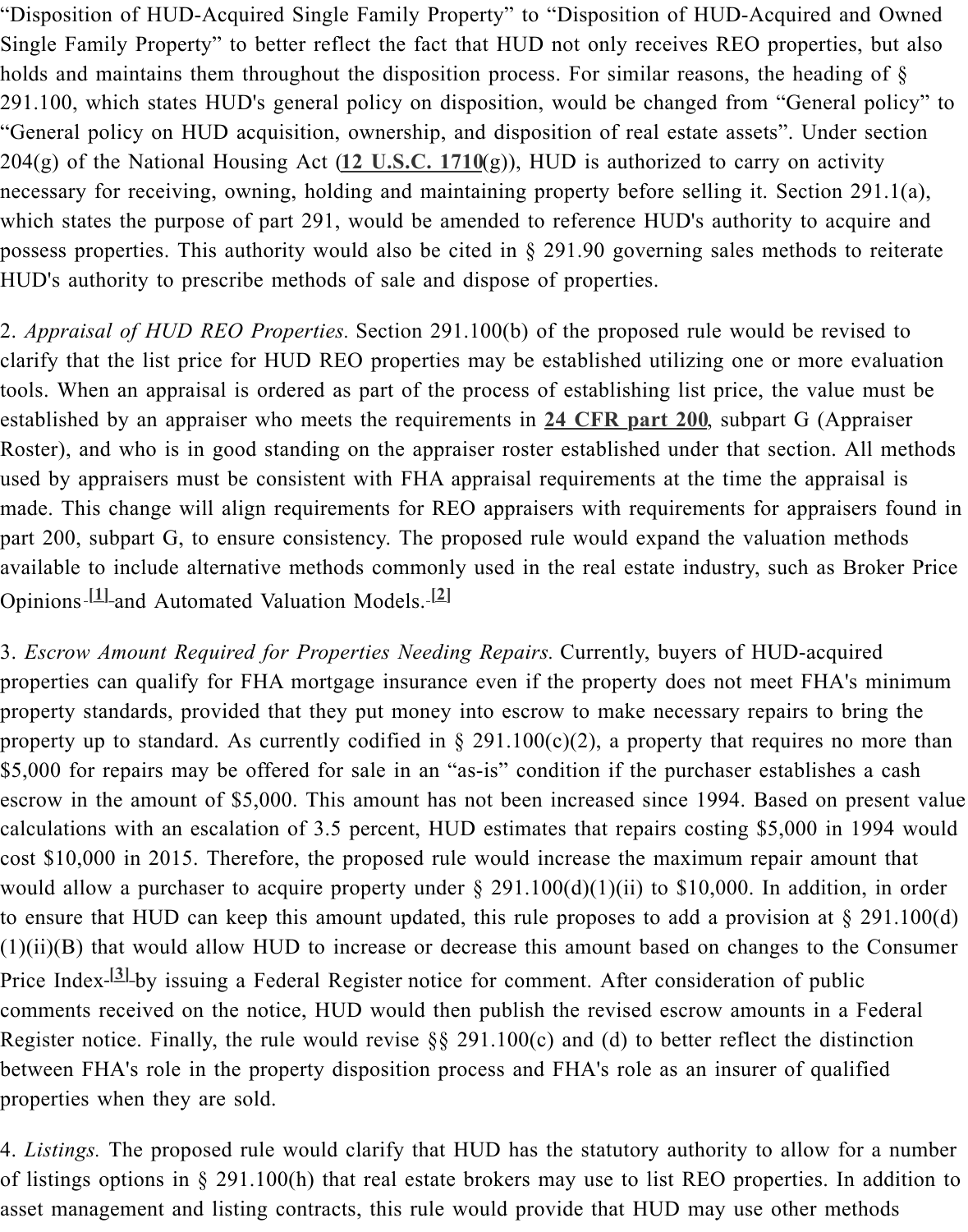provides that, in the case of competitive sales, HUD, upon request by the purchaser, may or a portion of the financing and loan closing costs as well as the broker's sales commiss exceed the percentage of the purchase price determined appropriate by the Secretary for t proposed rule would remove HUD's obligation to pay the broker's sales commission and settlement cost assistance is only available to owner-occupant purchasers and not available purchasers. Both "owner-occupant purchaser" and "investor purchaser" are defined in  $\S$  2

6. *Bidding Process for Competitive Sales:* The proposed rule would update the bidding pro established under the competitive sales procedures in  $\S$  291.205. Section 291.205(k) would provide for winning bids to be made available publicly rather than making them available at a time and place designated by the HUD local office. Losing bids would no longer be either through electronic posting or through the HUD local office. In addition, the rule w that winning bidders may be notified by their brokers using electronic mail and that an execution contract will be deemed final when, after being signed by both parties, the executed cont email rather than via postal service delivery to the successful bidder.

7. *Good Neighbor Next Door (GNND)*. The objective of the GNND program is to improv life in distressed urban communities by encouraging law enforcement officers, teachers, and firefighters/emergency medical technicians, whose daily responsibilities reflect a high lev service commitment and represent a nexus to the needs of the community, to purchase an in these communities, as the preamble to that final rule made clear. (See 71 FR 64422, N 2006.) As to law enforcement officers specifically, one of the purposes of the GNND Sal to revitalize distressed communities by deterring the commission of crimes with the prese enforcement officers in these areas. (See **71 FR 64424**.) However, the currently codified requires teachers and firefighters in the GNND program to live in the areas they serve, d with respect to police officers. Therefore, this rule would add this requir[ement for poli](https://www.federalregister.gov/citation/71-FR-64422)ce accordance with the purpose of the rule.

This proposed rule further clarifies that similar requirements apply to all of the GNND particle making a parallel change to  $\S$ § 291.500, [291.525 and 2](https://www.federalregister.gov/citation/71-FR-64424)91.530, which are the sections on purchaser qualifications, in general. This rule also adds a definition of "locality" to  $\S$  291. that term in this proposed rule rather than "area," which is the current terminology, to av language and confusion with the concept of a "revitalization area" used in codified  $\S$  291.

#### **Technical Changes**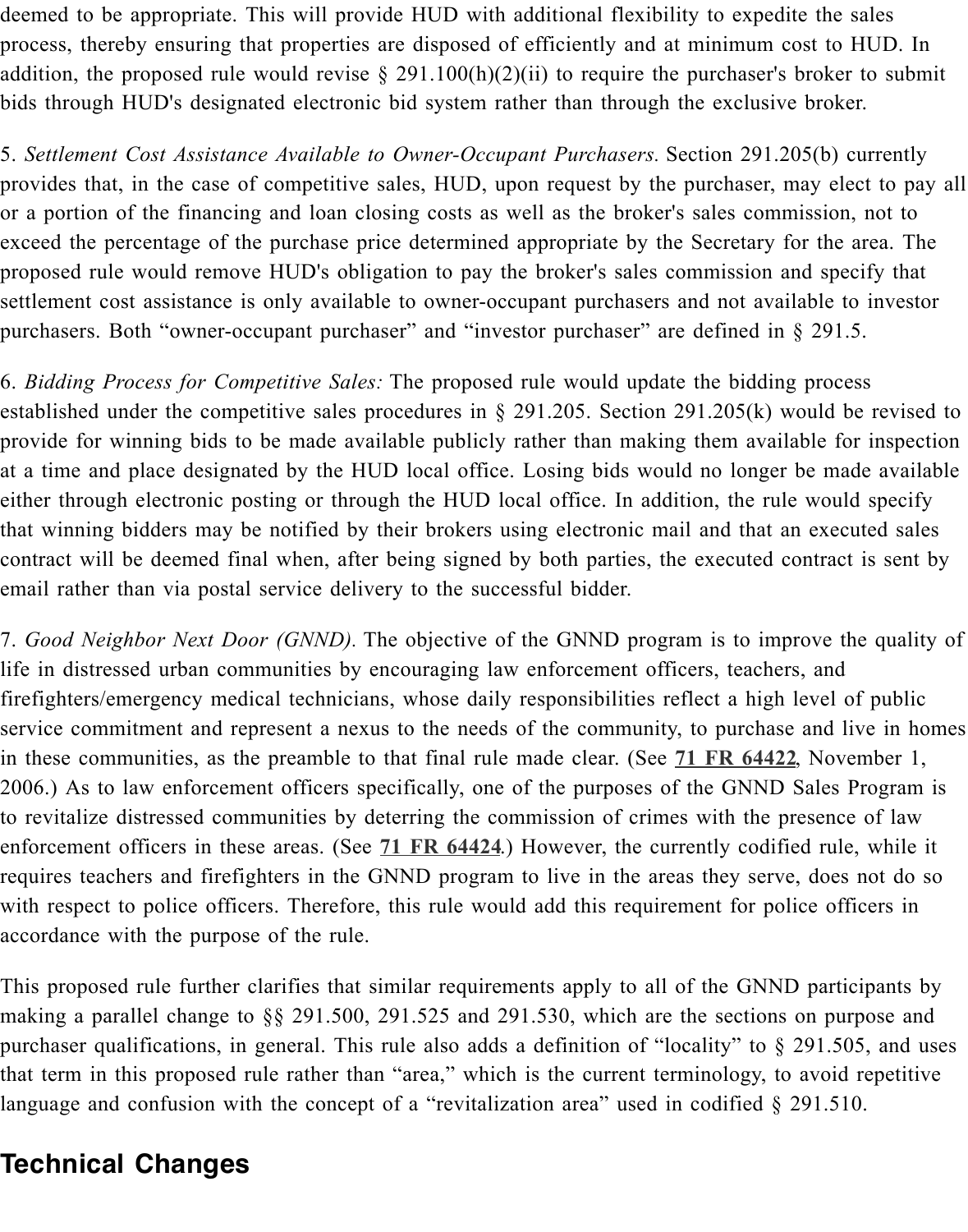#### *Executive Order 12866 and Executive Order 13563*

Under Executive Order 12866 (Regulatory Planning and Review), a determination must b whether a regulatory action is significant and therefore, subject to review by the Office of and Budget (OMB) in accordance with the requirements of the order. **Executive Order 1** (Improving Regulations and Regulatory Review) directs executive agencies to analyze reg are "outmoded, ineffective, insufficient, [or excessively burdensome, and](https://www.federalregister.gov/executive-order/13563) to modify, strean or repeal them in accordance with what has been learned. The majority of the proposed or 291 described above would streamline HUD's property disposition program by bringing it conformance with industry standards and allowing HUD to administer its Single Family I Disposition Program more efficiently and more effectively. These changes would not crea significant burdens for the public. As a result, this rule was determined to not be a signif action under section 3(f) of Executive Order 12866, Regulatory Planning and Review, and not reviewed by the Office of Management and Budget.

#### **Regulatory Flexibility Act**

The Regulatory Flexibility Act (RFA) (5 U.S.C. 601 *et seq.*), generally requires an agency regulatory flexibility analysis of any rule subject to notice and comment rulemaking requ the agency certifies that the rule will not have a significant economic impact on a substantial number of  $\alpha$ small entities. HUD defines "small supervised lenders" as those depository institutions th by the Federal Reserve, the Office of the Comptroller of the Currency, the Federal Depos Corporation, or the National Credit Union Administration, and which have a depository a less than \$500 million.<sup>[4]</sup> This rule pr[oposes to mak](http://api.fdsys.gov/link?collection=uscode&title=5&year=mostrecent§ion=601&type=usc&link-type=html)e changes to the administration of HU disposition and acquisition activities carried out as part of the FHA insurance program fo family homes. These changes include limiting the provision of settlement cost assistance occupants, providing HUD flexibility to run the bidding process for REO properties, chan direct sales process, the additional flexibility to list properties electronically, changes to t escrow amount for pu[rchas](https://www.federalregister.gov/articles/2015/10/02/2015-24837/disposition-of-hud-acquired-single-family-properties-updating-huds-single-family-property#footnote-4)ers obtaining property not meeting HUD's property standards, clarifications in the rule governing HUD's appraisal process. These changes would stream administration of its Single Family Property Disposition Program and adopt measures tha industry practice. For these reasons, HUD has determined that this rule would not have a economic impact on a substantial number of small entities.

Notwithstanding HUD's determination that this rule will not have a significant effect on a number of small entities, HUD specifically invites comments regarding any less burdensome alternatives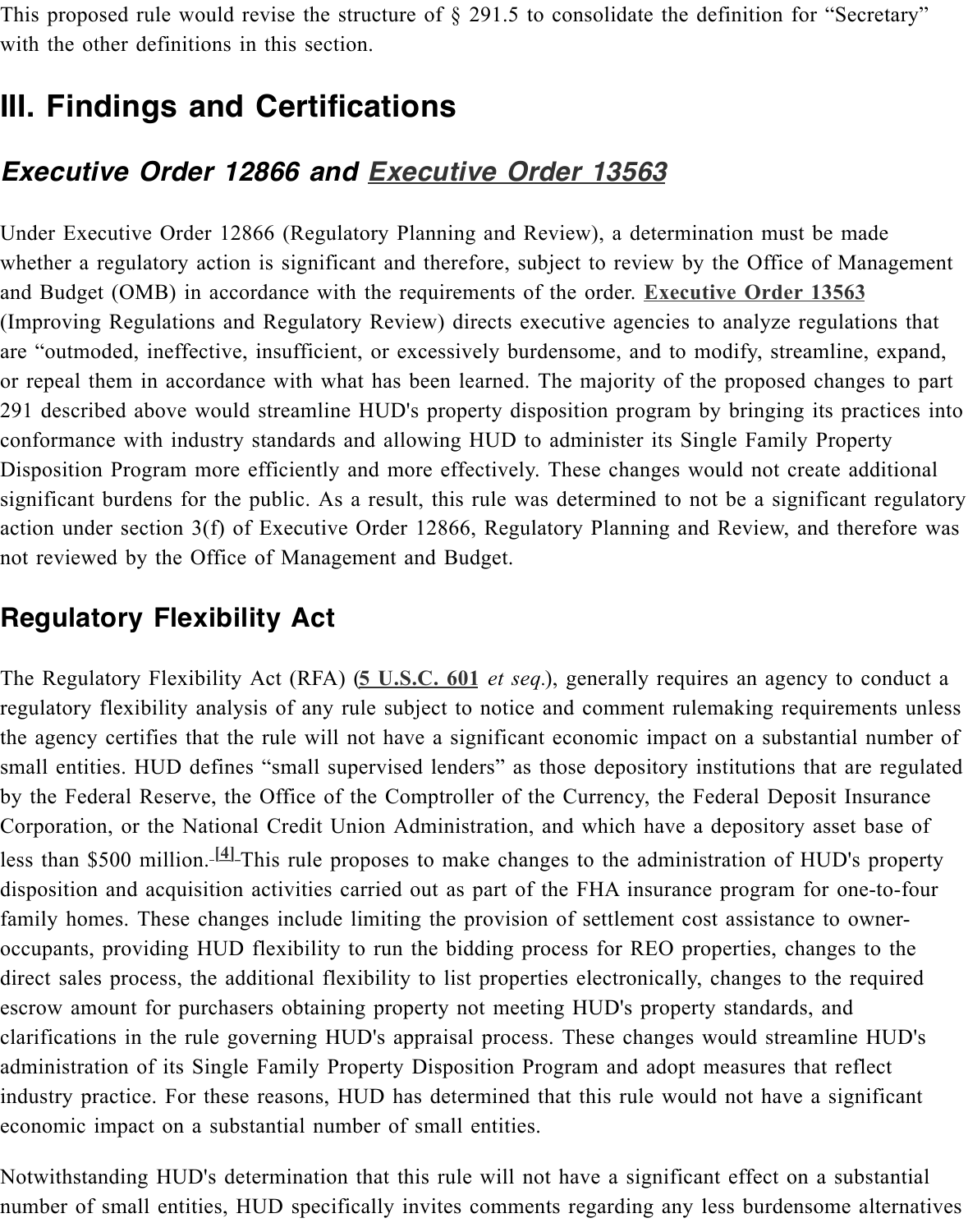Office of Management and Budget (OMB) under the Paperwork Reduction Act of 1995 (**44 U.S.C. 3501**-3520). In accordance with the Paperwork Reduction Act, an agency may not conduct and a person is not required to respond to, a collection of information unless the collection currently valid OMB control number. The burden of information collection in this propos estimated as follows:

[Information Collection Under Proposed Process](http://api.fdsys.gov/link?collection=uscode&title=44&year=mostrecent§ion=3501&type=usc&link-type=html) **Back to Top**

| <b>Information collection</b>                                                                         | Number of<br>respondents | Frequency<br><sub>of</sub><br>response | <b>Total</b><br>annual<br>responses | <b>Burden</b><br>hours<br>per<br>response | <b>Total</b><br>annual<br>burden cost<br>hours | Hou   |
|-------------------------------------------------------------------------------------------------------|--------------------------|----------------------------------------|-------------------------------------|-------------------------------------------|------------------------------------------------|-------|
| $2502 - 0306$ —<br>Acquisition/Disposition<br>of Mortgaged Single<br>Family Properties (§<br>291.100) | 65,000                   | $\mathbf{1}$                           | 65,000                              | .08                                       | 5200                                           | \$63. |
| 2502-0189—Repair<br><b>Completion Escrow</b><br>Requirement $(\S$<br>291.100)                         | 35,000                   | $\mathbf{1}$                           | 35,000                              | .02                                       | 700                                            | 63.6  |
| 2502-0570-HUD-<br>Owned Real Estate-<br>Good Neighbor Next<br>Door Program (§<br>291.500)             | 65,000                   | $\mathbf{1}$                           | 65,000                              | .02                                       | 1300                                           | 63.6  |
| Totals                                                                                                | 165,000                  | $\overline{3}$                         | 165,000                             | 1.2                                       | 7200                                           |       |

In accordance with  $5 \text{ CFR } 1320.8(d)(1)$ , HUD is soliciting comments from members of the public and public and public and public and public and public and public and public and public and public and public and public and p affected agencies concerning the information collection requirements in the proposed rule

 $(1)$  Whether the proposed collection of information is necessary for the proper performan functions of the agency, including whether the information will have practical utility;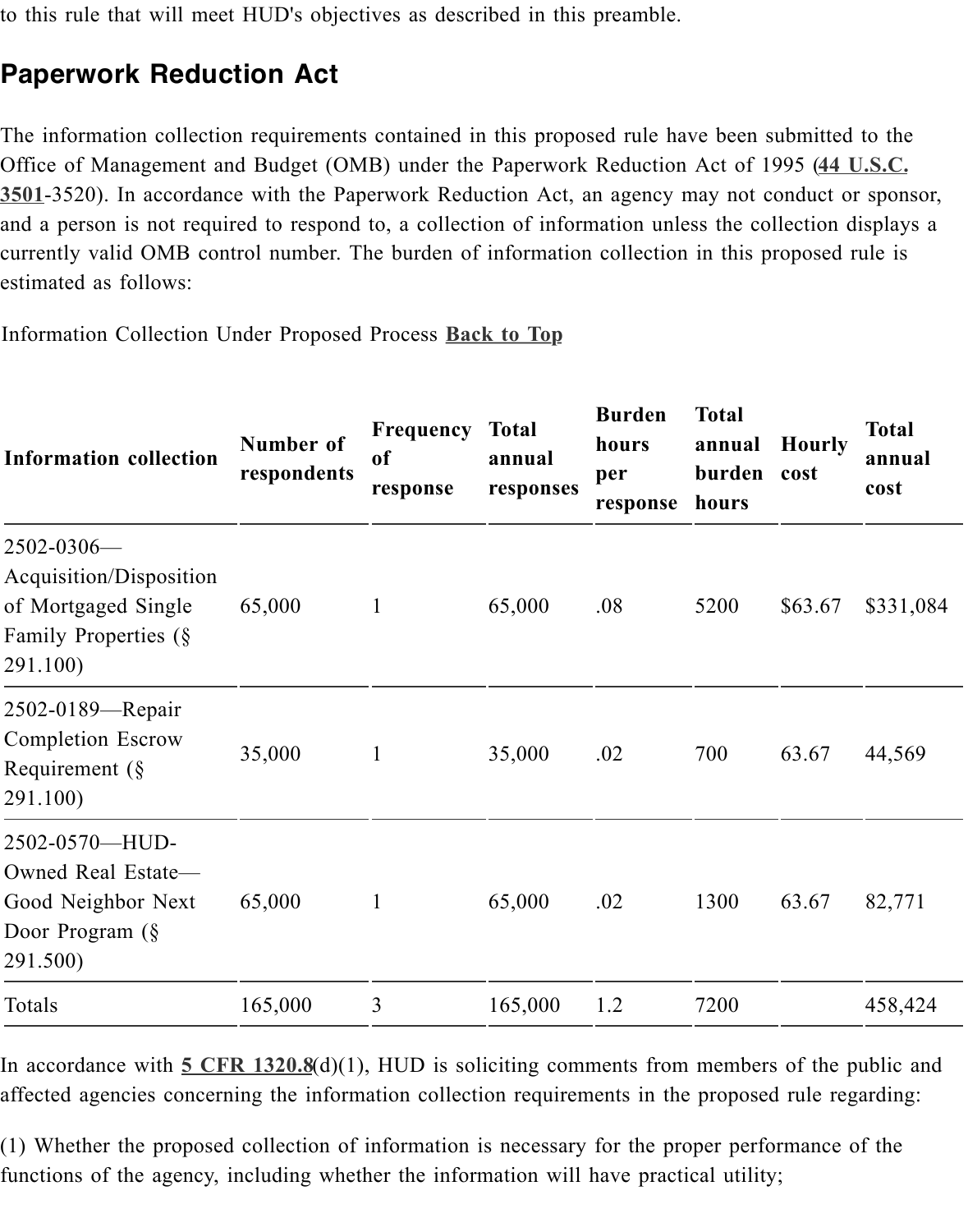on those who are to respond including through the use of appropriate automated collection other forms of information technology (*e.g.*, permitting electronic submission of response

Interested persons are invited to submit comments regarding the information collection re this rule. Under the provisions of **5 CFR part 1320**, OMB is required to make a decision this collection of information between 30 and 60 days after the publication date. Therefore on the information collection requirements is best assured of having its full effect if OMI comment within 30 days of the publication date. This time frame does not affect the dead comments to the agency on the proposed rule, however. Comments must refer to the prop and docket number (FR-5776-P-01) and must be sent to: HUD Desk Officer, Office of M Budget, New Executive Office B[uilding, Washington](https://www.federalregister.gov/select-citation/2015/10/02/5-CFR-1320), DC 20503, Fax number: (202) 395-Colette Pollard, HUD Reports Liaison Officer, Department of Housing and Urban Develo Street SW., Room 2204, Washington, DC 20410.

Interested persons may submit comments regarding the information collection requirement electronically through the Federal eRulemaking Portal at *http://www.regulations.gov*. HU encourages commenters to submit comments electronically. Electronic submission of com the commenter maximum time to prepare and submit a comment, ensures timely receipt by enables HUD to make them immediately available to the public. Comments submitted ele through the *http://www.regulations.gov* Web site can be viewed by other commenters and members of the public. Commenters should follow the in[structions provided on that](http://www.regulations.gov/) site to comments electronically.

#### *Environmental Impact*

A Finding o[f No Significant Impact \(FO](http://www.regulations.gov/)NSI) with respect to environment has been made with HUD regulations at 24 CFR part 50, which implement section  $102(2)(C)$  of National Environmental Policy Act  $(42 \text{ U.S.C. } 4332(2)(C))$ . The Finding of No Significant Impact public inspection between the hours of 8 a.m. and 5 p.m. weekdays in the Regulations D of General Counsel, Department of Housing and Urban Development, 451 7th Street SW. Washington, DC 20410. Due to security measures at the HUD Headquarters building, ple appointment to review the FONSI by calling the Regulations Division at 202-708-3055 (to toll-free number). Individ[uals with speech](https://www.federalregister.gov/select-citation/2015/10/02/24-CFR-50) or hearing impairments may access this number calling the toll-free Federa[l Relay Service](http://api.fdsys.gov/link?collection=uscode&title=42&year=mostrecent§ion=4332&type=usc&link-type=html) at 800-877-8339.

#### *Executive Order 13132, Federalism*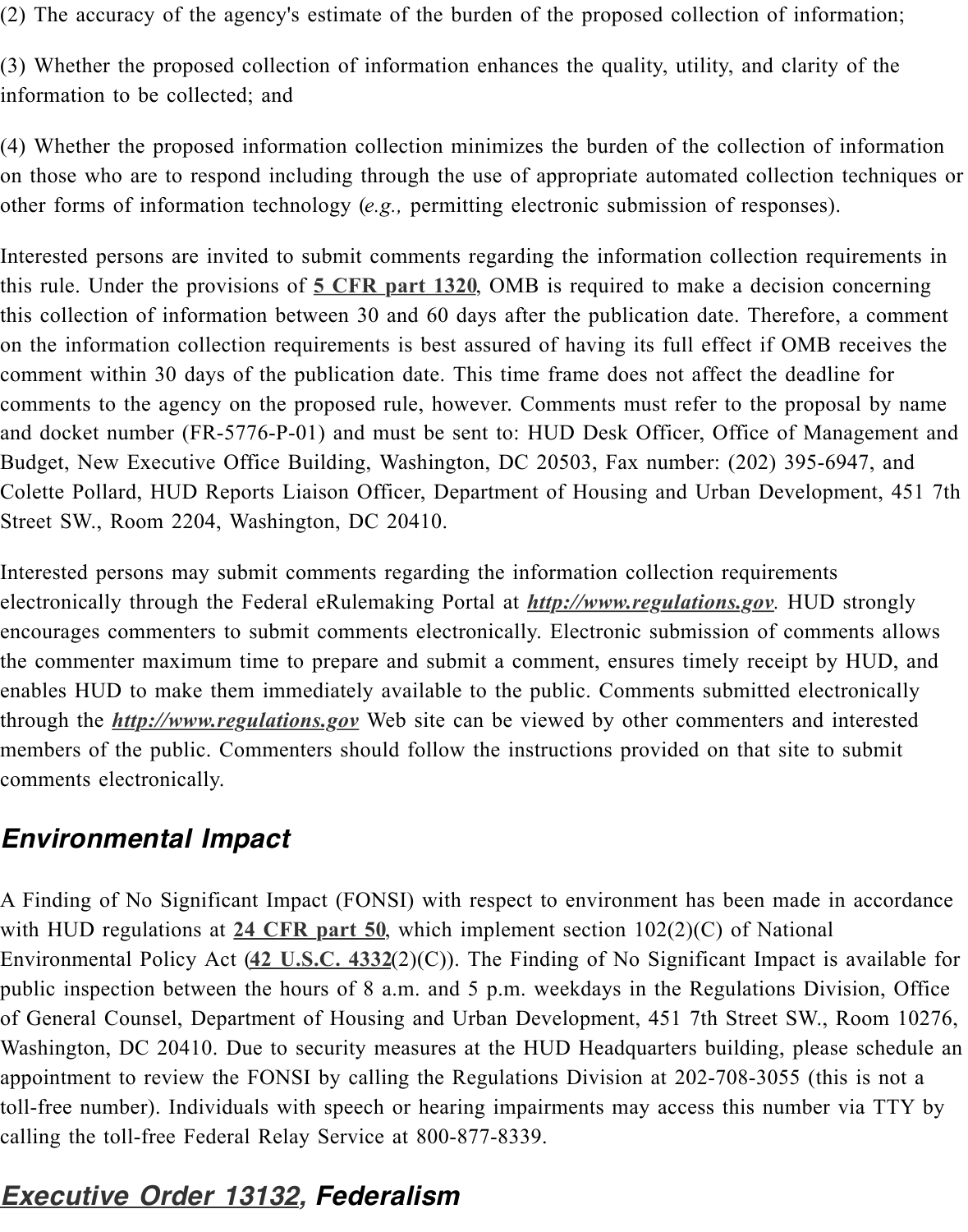#### **Unfunded Mandates Reform Act**

Title II of the Unfunded Mandates Reform Act of 1995 (2 U.S.C. 1531-1538) (UMRA) established and the Unfunded Mandates Reform Act of 1995 (2 U.S.C. 1531-1538) (UMRA) requirements for Federal agencies to assess the effects of their regulatory actions on state tribal governments, and on the private sector. This proposed rule would not impose any F mandates on any state, local, or tribal governments, or on the private sector, within the m UMRA.

## **List of Subjects in 24 CFR Part 29[1](http://api.fdsys.gov/link?collection=uscode&title=2&year=mostrecent§ion=1531&type=usc&link-type=html)**

- Community facilities
- **Conflict of interests**
- **Homeless**
- **Lead poisoning**
- **Low and moderate inco[me housing](https://www.federalregister.gov/select-citation/2015/10/02/24-CFR-291)**
- **Mortgages**
- **Reporting and recordkeeping requirements**
- **[Surplus government](https://www.federalregister.gov/topics/conflict-interests) property**

Acco[rdingly, for the re](https://www.federalregister.gov/topics/lead-poisoning)asons stated in the preamble above, HUD proposes to amend 24 C follo[ws:](https://www.federalregister.gov/topics/low-moderate-income-housing)

begin [regulatory text](https://www.federalregister.gov/topics/reporting-recordkeeping-requirements)

# **PART 291-DISPOSITION OF HUD-ACQUIRED [AND](https://www.federalregister.gov/select-citation/2015/10/02/24-CFR-291) OWNED SINGLE FAMILY PROPERTY**

1.The authority citation for part 291 continues to read as follows:

#### **Authority:**

**12 U.S.C. 1701** *et seq.,* **42 U.S.C. 1441**, 1441a, 1551a and 3535(d).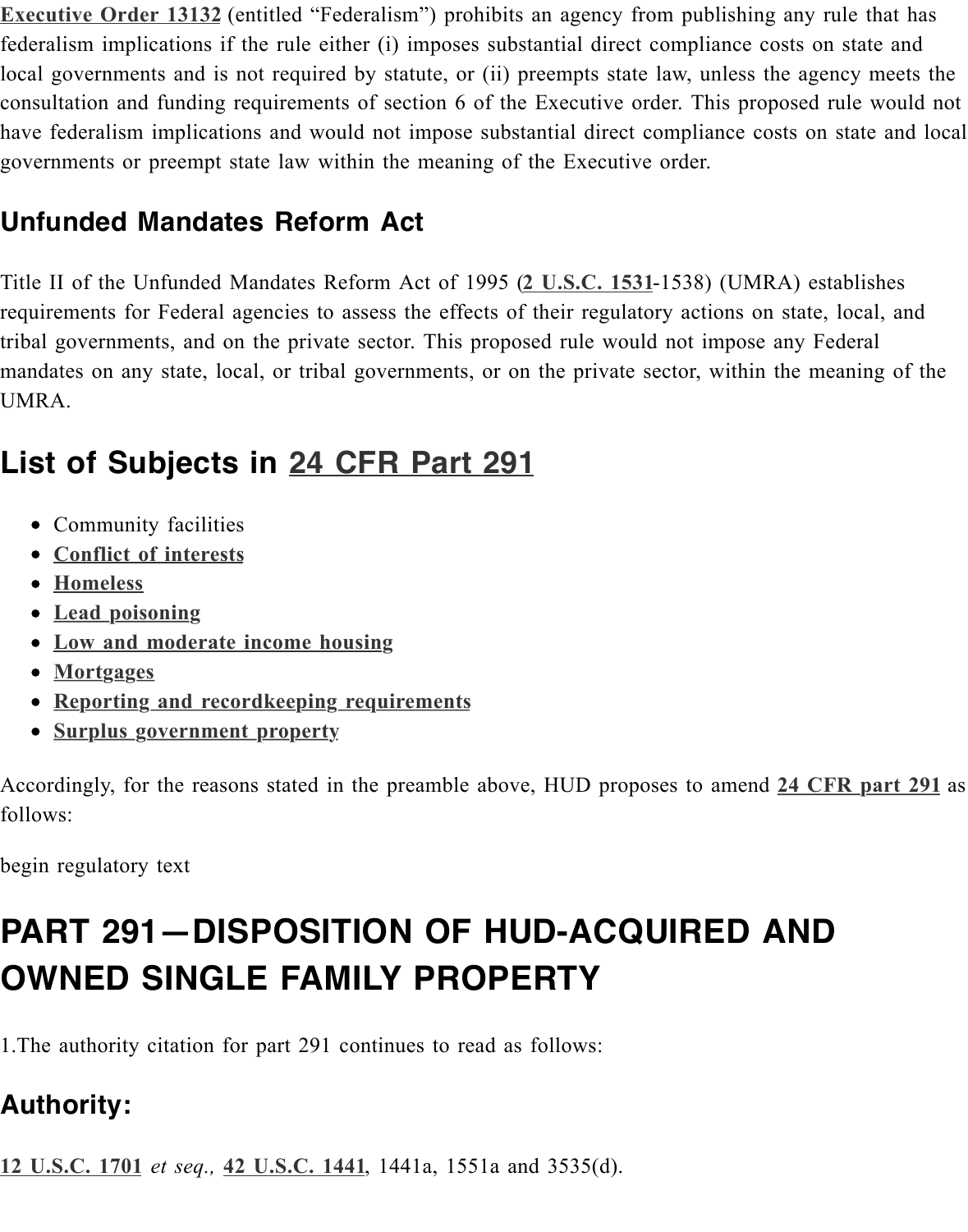$(a) * * * *$ 

(1) This part governs the acquisition, possession and disposition of one-to-four family pro acquired by the Federal Housing Administration (FHA) through foreclosure of an insured held mortgage or loan under the National Housing Act, or acquired by HUD under section National Housing Act (12 U.S.C. 1710(g)). HUD will issue detailed policies and procedure be followed in specific areas.

\* \* \* \* \*

4. Amend  $\S$  291.5 by removing paragraphs (a) and (b), adding introductory text, and revis definition of "Secretar[y."](http://api.fdsys.gov/link?collection=uscode&title=12&year=mostrecent§ion=1710&type=usc&link-type=html)

end regulatory text

The addition and revision to read as follows:

begin regulatory text

#### **§ 291.5 Definitions.**

Terms used in this part are defined as follows:

\* \* \* \* \*

*Secretary* is defined in **24 CFR 5.100**.

\* \* \* \* \*

5.Amend § 291.90 by revising the introductory paragraph to read as follows:

#### **§ 291.90 Sale[s methods](https://www.federalregister.gov/select-citation/2015/10/02/24-CFR-5.100).**

In accordance with section 204(g) of the National Housing Act (12 U.S.C. 1710(g)), HUI the terms and conditions for all methods of sale. HUD may dispose of assets using any n Secretary deems appropriate, including, but not limited to the following:

\* \* \* \* \*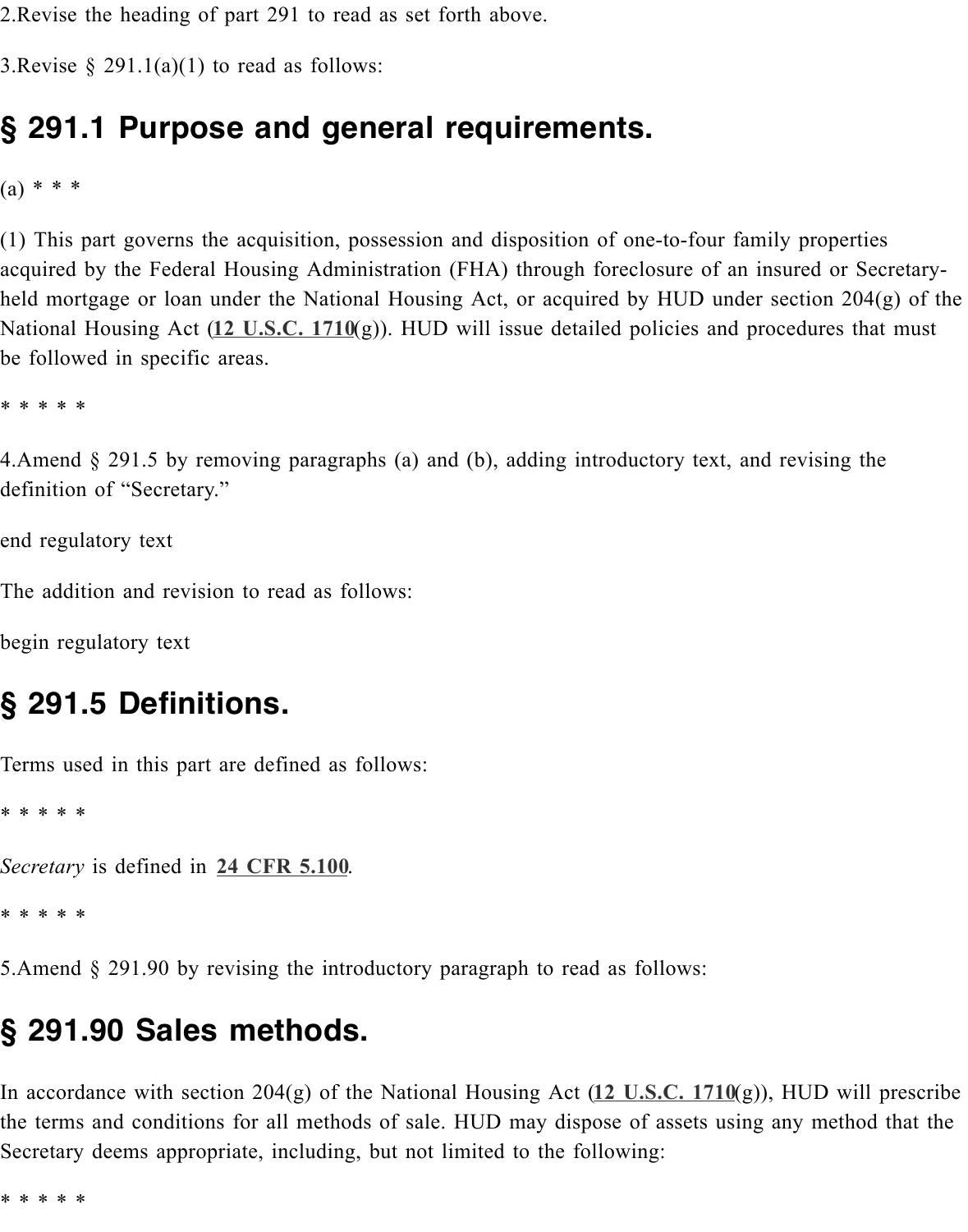$(a) * * * *$ 

(b) *List price*. The list price, or "asking price," assigned to the property is based upon on evaluation tools (e.g. appraisal, Broker Price Opinion, Automated Valuation Model). An a used, must be conducted by an independent real estate appraiser who meets all of the req **CFR part 200**, subpart G, and is in good standing on the appraiser roster established under The appraiser must provide an opinion of the "as-is" market value using a valuation method commonly employed in the industry and that is consistent with FHA appraisal requirement

(c) *Insurance*. When listing properties, HUD may elect to only identify property not eligi [mortgage insurance under section 203\(b\) of the National Housing Act \(](https://www.federalregister.gov/select-citation/2015/10/02/24-CFR-200)**12 U.S.C. 1709**(b)).

(d) *Financing.* (1) Subject to underwriting requirements, REO properties that have not be uninsurable in accordance with paragraph  $(c)$  of this section can be purchased and finance mortgage insured under section 203(b) or 203(k) of the National Housing Act (12 U.S.C.  $1709(k)$ ), if supported by an FHA appraisal, in one of the following ways:

(i) *Insured*. A property that meets the Minimum Property Standards (MPS) as defined in 4905.1 or any successor handbook, as determined by the Secretary, for existing dwellings for sale in "as-is" condition with FHA mortgage insurance available as provided in part 2 chapter.

(ii) *Insured with repair escrow.* (A) A property that requires no more than \$10,000 for rep the MPS as defined in HUD Handbook 4905.1 or any successor handbook or, as determined Secretary, will be offered for sale in "as-is" condition with FHA mortgage insurance avai provided in part 203 of this chapter, provided the mortgagor establishes a cash escrow to completion of the required repairs.

(B) *Changes in repair escrow.* HUD may adjust the escrow balance required under this paragraph based of the base on changes to the Consumer Price Index by publishing a Federal Register notice that prov public comment period of 30 calendar days for the purpose of accepting comments on the change. After comments have been considered, HUD will publish a final notice announci escrow amounts.

(iii) *Insured with rehabilitation loan* in accordance with  $203(k)$  of the National Housing A pursuant to § 203.50 of this chapter.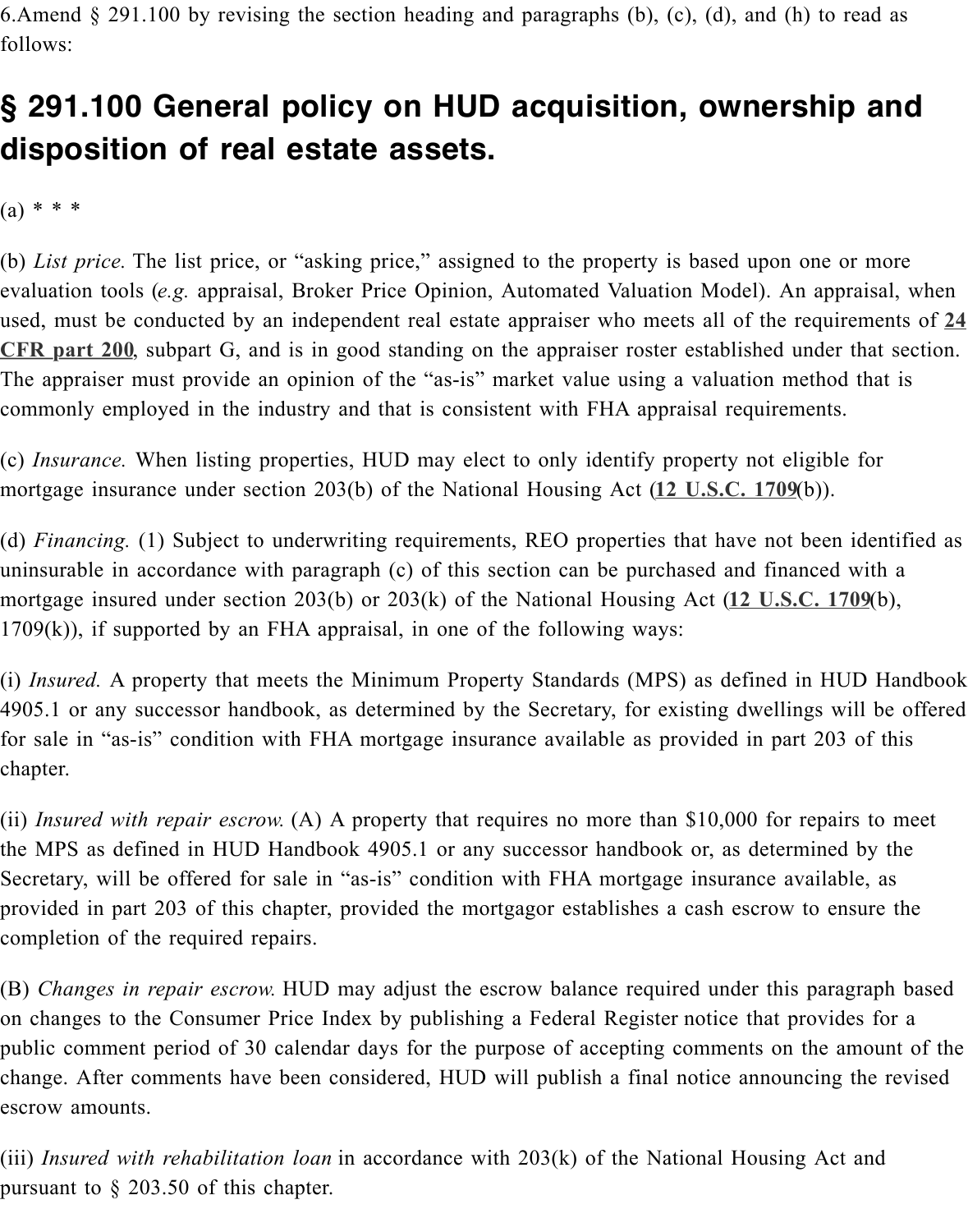purchased by governmental entities or private nonprofit organizations who buy property for resale to owner-occupant purchasers with incomes at or below 115 percent of the area me When offered [by HUD, a PM](http://api.fdsys.gov/link?collection=uscode&title=12&year=mostrecent§ion=1709&type=usc&link-type=html)M will be available in an amount determined by the Secretary appropriate, at market rate intere[st, for a period n](https://www.federalregister.gov/select-citation/2015/10/02/24-CFR-203.50)ot to exceed 5 years. Mortgagors must f mortgage credit standards.

(i) For purposes of this section, the term "purchase money mortgage," or *PMM* means a a mortgage or trust deed given by a buyer, as mortgagor, to the seller, as mortgagee, as part of the seller, as mortgagee, as part of the seller. purchase price of the real estate.

(ii) Except as provided in paragraph  $(d)(3)$  of this section, the purchaser is entirely responsible for  $f$ obtaining financing for purchasing a property.

(e) \* \* \*

(h) Any real estate broker who has agreed to comply with HUD requirements may be elighted participate in the sales program. Purchasers participating in the competitive sales progran government entities and nonprofit organizations, must submit bids through a participating accordance with section 204(g) of the National Housing Act (12 U.S.C. 1710(g)), HUD w the terms and conditions for all methods of listing properties. HUD may dispose of prope method that the Secretary deems appropriate, including, but not limited to the following:

(1) *Open listings*. Properties may be sold on an open listing basis with participating real

(2) *Asset management and listing contracts.* (i) HUD may in[vite firms experie](http://api.fdsys.gov/link?collection=uscode&title=12&year=mostrecent§ion=1710&type=usc&link-type=html)nced in pro management to compete for contracts that provide for an exclusive right to manage and l properties in a given area.

(ii) In areas where a broker has an exclusive right to list properties, a purchaser may use or her choice. The purchaser's broker must submit the bid through HUD's designated electronic bid system.

\* \* \* \* \*

7. Amend § 291.205 by revising the introductory text and paragraphs (b), (k)(1), (k)(2), and  $\ell$ follows:

## **§ 291.205 Competitive sales of individual properties.**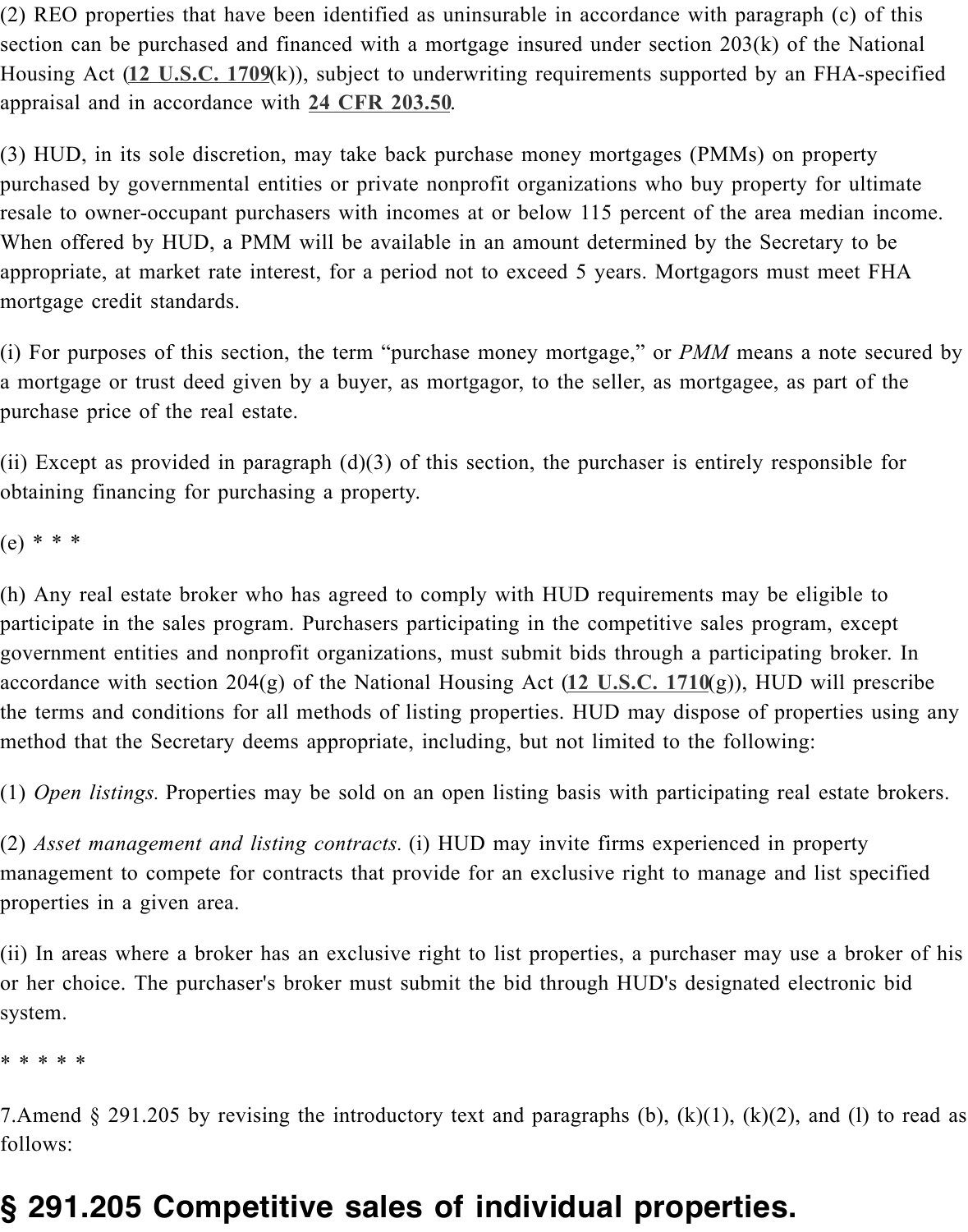When HUD conducts competitive sales of individual properties to individual buyers, it will generally sell the properties on an "as-is" basis, without repairs or warranties, and it will follow the sales procedures provided in this section.

\* \* \* \* \* (b) \* \* \*

(1) The net offer is calculated by subtracting from the bid price the dollar amounts for the financing and loan closing costs and the broker's sales commission, as described in paragraph (b)(2) of this section.

(2) If an owner-occupant purchaser of the property requests in the bid, HUD may pay all or a portion of the financing and loan closing costs, not to exceed the percentage of the purchase price determined appropriate by the Secretary for the area. In no event will the total amount for broker's sales commission exceed 6 percent of the purchase price, except for cash bonuses offered to brokers by HUD for the sale of hard-to-sell properties. No assistance for financing and loan closing costs or for the broker's sales commission will be provided to investor purchasers.

\* \* \* \* \*

 $(k) * * *$ 

(1) The Secretary will make all winning bids available publicly.

(2) Successful bidders will be notified through their real estate brokers by electronic mail, mail, telephone, or other means. Acceptance of a bid is final and effective only upon HUD's execution of the sales contract, signed by both the submitting real estate broker and the prospective purchaser, and sending a copy of the executed contract by electronic mail to the successful bidder or the bidder's agent.

(l) *Counteroffers.* HUD may present counteroffers during competitive bid periods as it deems appropriate to minimize losses to its insurance fund. "Best and Final" offers requested by HUD are considered counteroffers.

end regulatory text

# **Subpart F—Good Neighbor Next Door Sales Program**

begin regulatory text

8.Revise § 291.500 to read as follows:

# **§ 291.500 Purpose.**

This subpart describes the policies and procedures governing the Good Neighbor Next Door (GNND)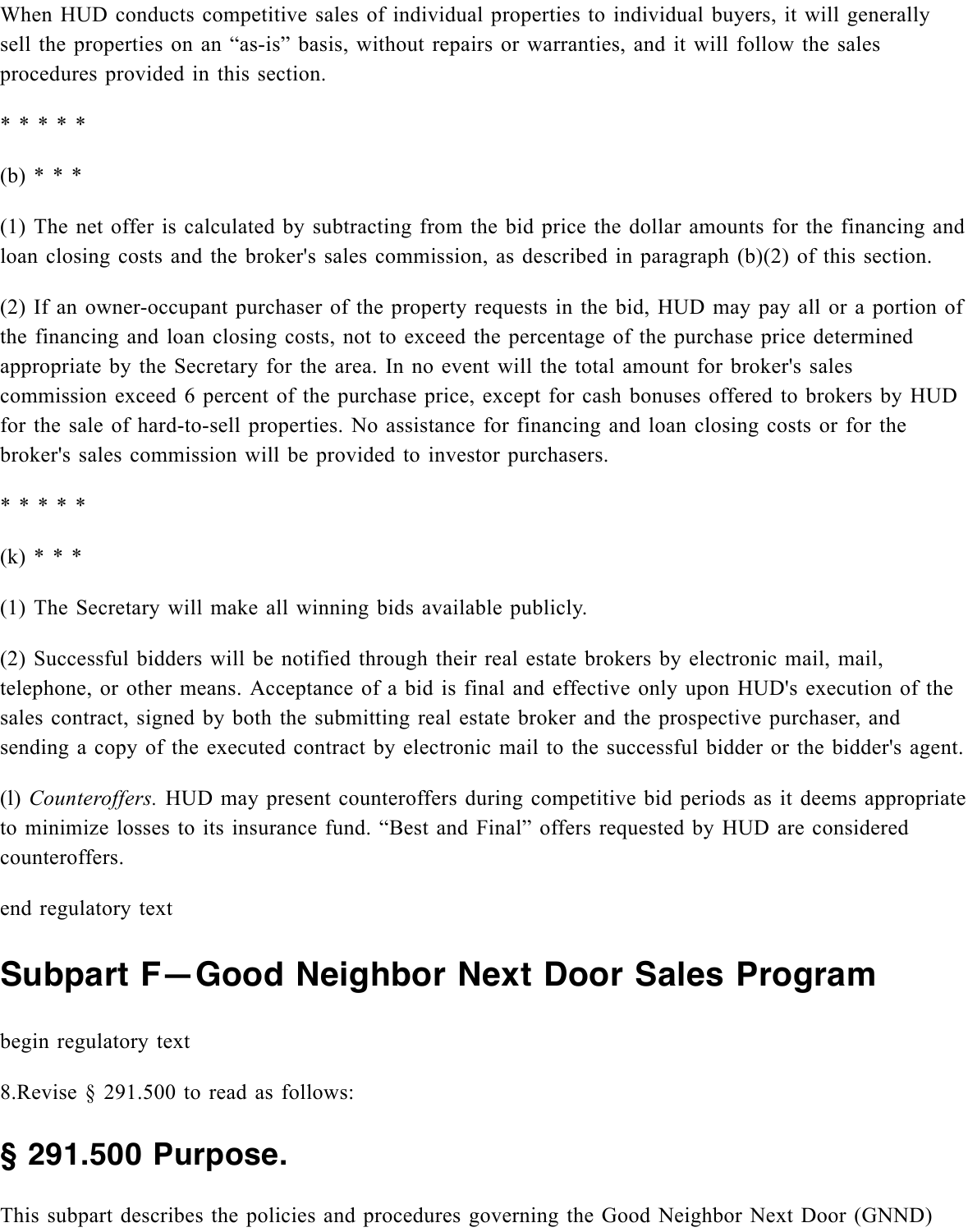Sales Program. The purpose of the GNND Sales Program is to improve the quality of life in distressed urban communities. This is to be accomplished by encouraging law enforcement officers, teachers, and firefighters/emergency medical technicians to purchase and live in homes that are located in the same communities where they perform their daily responsibilities and duties.

9.Revise § 291.505 to read as follows:

## **§ 291.505 Definitions.**

For purposes of this subpart:

*Locality* means the community, neighborhood, or jurisdiction of the unit of general local government, or Indian tribal government;

*Unit of general local government* means a county or parish, city, town, township, or other political subdivision of a state.

10.In § 291.520, remove "and" from the end of paragraph (a), add the word "and" at the end of paragraph (b), and add paragraph (c).

end regulatory text

The addition reads as follows:

begin regulatory text

### **§ 291.520 Eligible law enforcement officers.**

\* \* \* \* \*

(c) The full time employment in paragraph (a) of this section must, in the normal course of business, directly serve the locality in which the home is located.

11. Revise  $\S$  291.525(b) to read as follows:

### **§ 291.525 Eligible teachers.**

\* \* \* \* \*

(b) The full time employment in paragraph (a) of this section must, in the normal course of business, serve students from the locality where the home is located.

12.Revise § 291.530 to read as follows: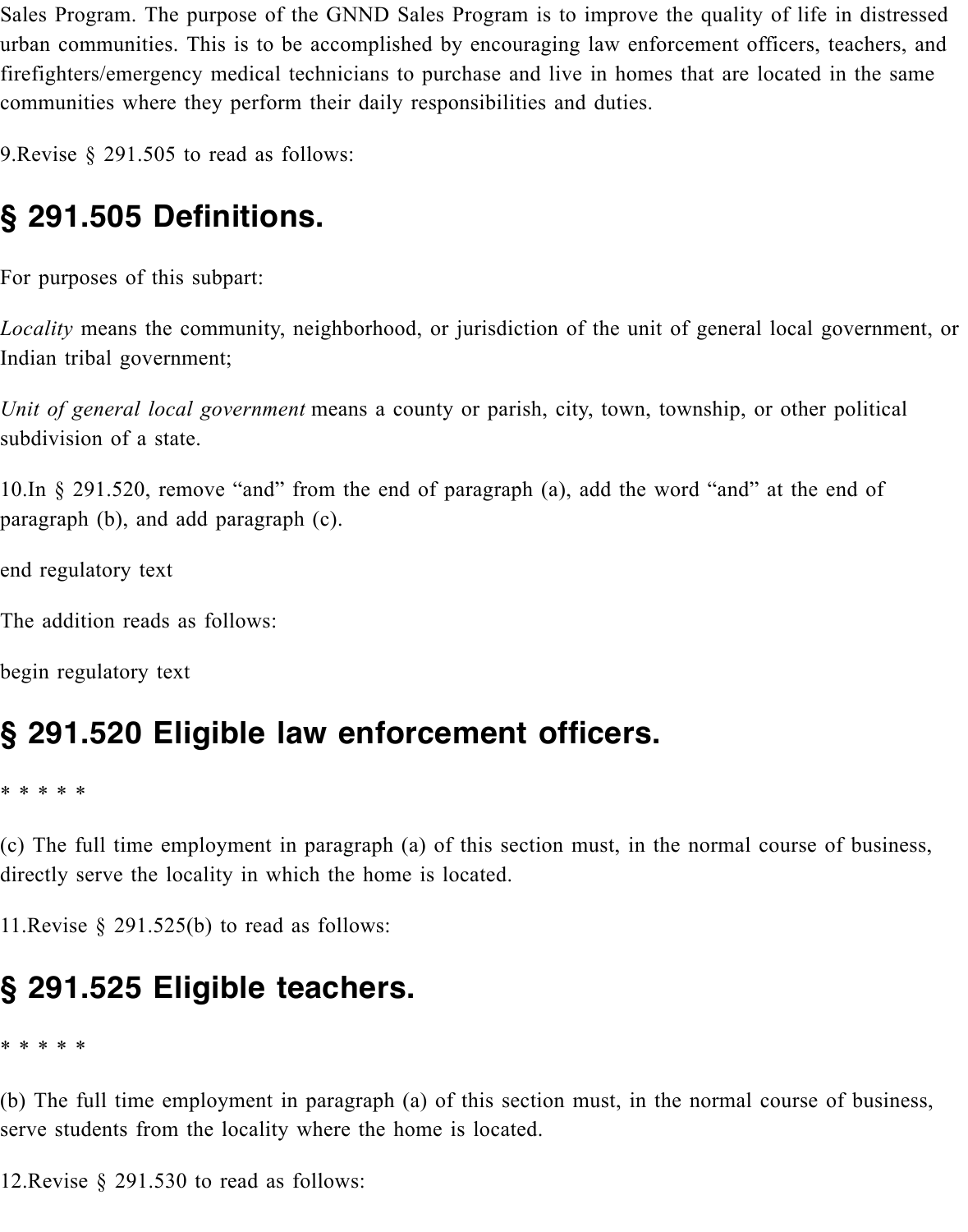$(w)$  Employed full-time as a firefighter or emergency medical technician by a fire department emergency medical services responder unit of the federal government, a state, unit of gene government, or an Indian tribal government; and

(b) The full time employment in paragraph (a) of this section must, in the normal course directly serve the locality where the home is located.

end regulatory text

Dated: August 13, 2015.

Edward L. Golding,

Principal Deputy Assistant Secretary for Housing.

[FR Doc. **2015-24837** Filed 10-1-15; 8:45 am]

BILLING CODE 4210-67-P

## **Footnotes**

1. A Brok[er's Price Op](https://www.federalregister.gov/a/2015-24837)inion (BPO) is the process a hired sales agent utilizes to determine price of a real estate property. BPOs are popularly used in situations where lenders and n companies believe the expense and delay of an appraisal to determine the value of proper unnecessary. See *https://www.brokerpriceopinion.com*.

#### **Back to Context**

2. Automated valuation model (AVM) is the name given to a service that can provide rea property valuations using mathematical modeling combined with a database. Most AVMs property's value [at a specific point in time by analyzin](https://www.brokerpriceopinion.com/)g values of comparable properties. into account previous surveyor valuations, historical house price movements and user inp [number of bedroo](https://www.federalregister.gov/articles/2015/10/02/2015-24837/disposition-of-hud-acquired-single-family-properties-updating-huds-single-family-property#citation-1)ms, property improvements). Appraisers, investment professionals and l institutions use AVM technology in their analysis of residential property. It is a technolog report. The product of an automated valuation technology comes from analysis of public computer decision logic combined to provide a calculated estimate of a probable selling price of a residential property.